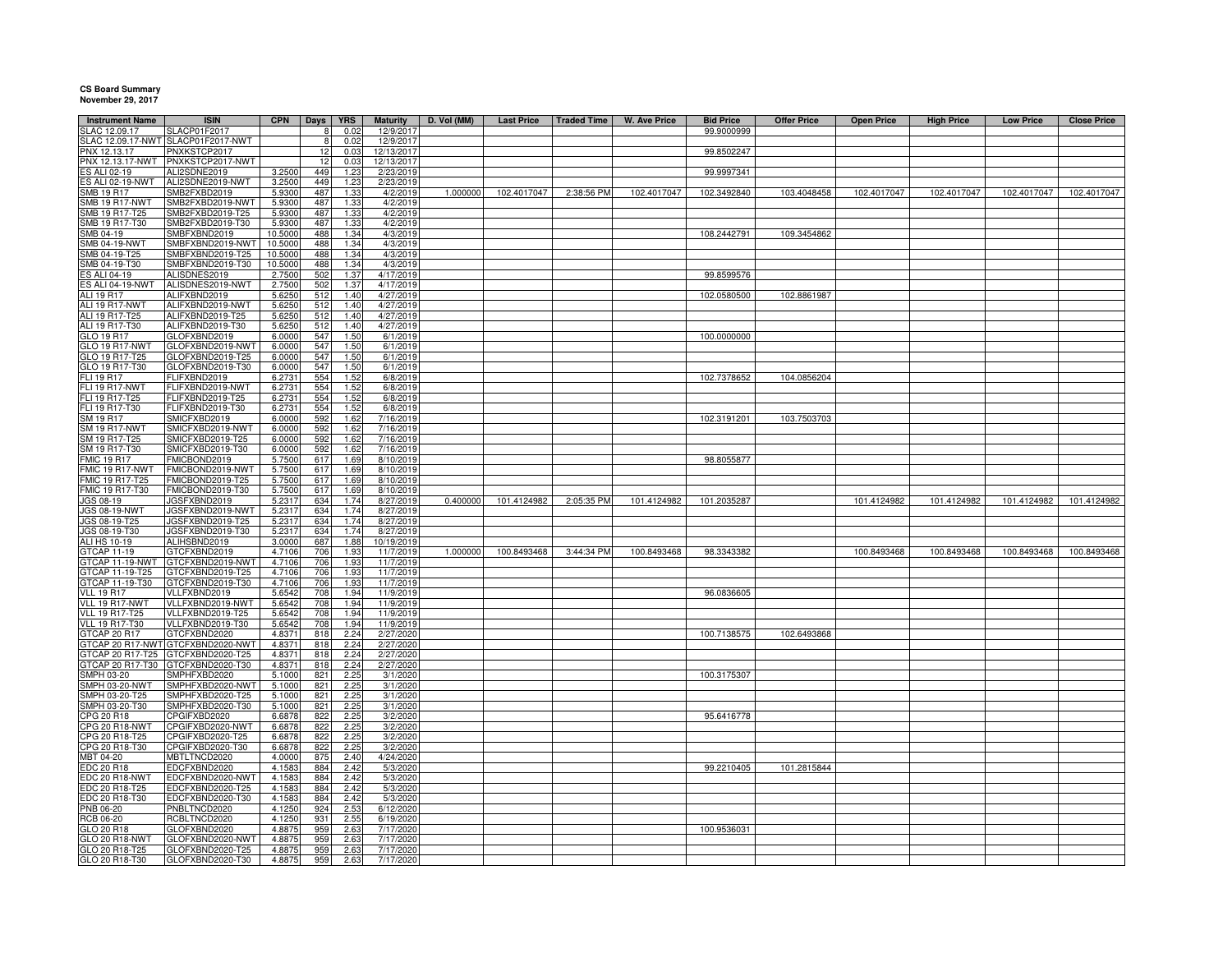| <b>Instrument Name</b>                           | <b>ISIN</b>                          | <b>CPN</b>       | <b>Days</b>  | <b>YRS</b>   | <b>Maturity</b>          |           |             |                         | D. Vol (MM) Last Price   Traded Time   W. Ave Price | <b>Bid Price</b> | <b>Offer Price</b> | <b>Open Price</b> | <b>High Price</b> | <b>Low Price</b> | <b>Close Price</b> |
|--------------------------------------------------|--------------------------------------|------------------|--------------|--------------|--------------------------|-----------|-------------|-------------------------|-----------------------------------------------------|------------------|--------------------|-------------------|-------------------|------------------|--------------------|
| <b>SLTC 20 R18</b>                               | LTCFXBD2020                          | 4.9925           | 995          | 2.72         | 8/22/2020                |           |             |                         |                                                     | 97.4837422       |                    |                   |                   |                  |                    |
| SLTC 20 R18-NWT                                  | LTCFXBD2020-NWT                      | 4.9925           | 995          | 2.72         | 8/22/2020                |           |             |                         |                                                     |                  |                    |                   |                   |                  |                    |
| SLTC 20 R18-T25<br>SLTC 20 R18-T30               | SLTCFXBD2020-T25<br>SLTCFXBD2020-T30 | 4.9925<br>4.9925 | 995<br>995   | 2.72<br>2.72 | 8/22/2020<br>8/22/2020   |           |             |                         |                                                     |                  |                    |                   |                   |                  |                    |
| <b>BDO 10-20</b>                                 | BDO2LTNC2020                         | 3.7500           | 1040         | 2.85         | 10/6/2020                |           |             |                         |                                                     | 92.9025158       |                    |                   |                   |                  |                    |
| ALI 20 R19                                       | ALIFXBND2020                         | 4.6250           | 1044         | 2.86         | 10/10/2020               |           |             |                         |                                                     | 100.3265673      | 102.7563919        |                   |                   |                  |                    |
| ALI 20 R19-NWT                                   | ALIFXBND2020-NWT                     | 4.6250           | 1044         | 2.86         | 10/10/2020               |           |             |                         |                                                     |                  |                    |                   |                   |                  |                    |
| ALI 20 R19-T25                                   | ALIFXBND2020-T25                     | 4.6250           | 1044         | 2.86         | 10/10/2020               |           |             |                         |                                                     |                  |                    |                   |                   |                  |                    |
| ALI 20 R19-T30                                   | ALIFXBND2020-T30                     | 4.625            | 1044         | 2.86         | 10/10/2020               |           |             |                         |                                                     |                  |                    |                   |                   |                  |                    |
| <b>HOUSE 10-20</b>                               | HOUSEFBD2020                         | 6.2080           | 1050         | 2.87         | 10/16/2020               |           |             |                         |                                                     | 101.8682311      | 102.5385200        |                   |                   |                  |                    |
| HOUSE 10-20-NWT                                  | HOUSEFBD2020-NWT                     | 6.2080           | 1050         | 2.87         | 10/16/2020               |           |             |                         |                                                     |                  |                    |                   |                   |                  |                    |
| <b>HOUSE 10-20-T25</b><br><b>HOUSE 10-20-T30</b> | HOUSEFBD2020-T25<br>HOUSEFBD2020-T30 | 6.2080<br>6.2080 | 1050<br>1050 | 2.87<br>2.87 | 10/16/2020<br>10/16/2020 |           |             |                         |                                                     |                  |                    |                   |                   |                  |                    |
| AEV 11-20                                        | AEV2FXBD2020                         | 4.4722           | 1071         | 2.93         | 11/6/2020                | 12.000000 | 99.6784575  | 3:17:14 PM              | 99.6955950                                          | 99.6502090       | 101.2985503        | 99.7860983        | 99.7860983        | 99.6784575       | 99.6784575         |
| <b>AEV 11-20-NWT</b>                             | AEV2FXBD2020-NWT                     | 4.4722           | 107          | 2.93         | 11/6/2020                |           |             |                         |                                                     |                  |                    |                   |                   |                  |                    |
| AEV 11-20-T25                                    | AEV2FXBD2020-T25                     | 4.4722           | 1071         | 2.93         | 11/6/2020                |           |             |                         |                                                     |                  |                    |                   |                   |                  |                    |
| AEV 11-20-T30                                    | AEV2FXBD2020-T30                     | 4.4722           | 1071         | 2.93         | 11/6/2020                |           |             |                         |                                                     |                  |                    |                   |                   |                  |                    |
| FLI 20 R19                                       | FLIFXBND2020                         | 4.8562           | 1073         | 2.94         | 11/8/2020                | 3.000000  |             | 101.3818917 11:32:04 AM | 101.3869494                                         | 100.6985740      | 102.3596359        | 101.3818917       | 101.3818917       | 101.3818917      | 101.3818917        |
| FLI 20 R19-NWT                                   | FLIFXBND2020-NWT                     | 4.8562           | 1073         | 2.94         | 11/8/2020                |           |             |                         |                                                     |                  |                    |                   |                   |                  |                    |
| FLI 20 R19-T25                                   | FLIFXBND2020-T25                     | 4.8562           | 1073         | 2.94         | 11/8/2020                |           |             |                         |                                                     |                  |                    |                   |                   |                  |                    |
| FLI 20 R19-T30                                   | FLIFXBND2020-T30                     | 4.8562           | 1073         | 2.94         | 11/8/2020                |           |             |                         |                                                     |                  |                    |                   |                   |                  |                    |
| AEV 20 R19<br><b>AEV 20 R19-NWT</b>              | AEVFXBND2020<br>AEVFXBND2020-NWT     | 4.4125<br>4.4125 | 1086<br>1086 | 2.97<br>2.97 | 11/21/2020<br>11/21/2020 |           |             |                         |                                                     | 99.4812797       | 101.1500147        |                   |                   |                  |                    |
| AEV 20 R19-T25                                   | AEVFXBND2020-T25                     | 4.4125           | 1086         | 2.97         | 11/21/2020               |           |             |                         |                                                     |                  |                    |                   |                   |                  |                    |
| AEV 20 R19-T30                                   | AEVFXBND2020-T30                     | 4.4125           | 1086         | 2.97         | 11/21/2020               |           |             |                         |                                                     |                  |                    |                   |                   |                  |                    |
| <b>MER 20 P19</b>                                | MERFXBND2020                         | 4.3750           | 1107         | 3.03         | 12/12/2020               | 1.000000  | 98.6263330  | 2:09:49 PM              | 98.6263330                                          | 98.6124324       |                    | 98.6263330        | 98.6263330        | 98.6263330       | 98.6263330         |
| MER 20 P19-NWT                                   | MERFXBND2020-NWT                     | 4.3750           | 1107         | 3.03         | 12/12/2020               |           |             |                         |                                                     |                  |                    |                   |                   |                  |                    |
| MER 20 P19-T25                                   | MERFXBND2020-T25                     | 4.3750           | 1107         | 3.03         | 12/12/2020               |           |             |                         |                                                     |                  |                    |                   |                   |                  |                    |
| MER 20 P19-T30                                   | MERFXBND2020-T30                     | 4.3750           | 1107         | 3.03         | 12/12/2020               |           |             |                         |                                                     |                  |                    |                   |                   |                  |                    |
| <b>TEL 21 R19</b>                                | <b>TELFXBND2021</b>                  | 5.2250           | 1163         | 3.18         | 2/6/2021                 | 11.000000 | 100.8766032 | 2:34:58 PM              | 102.2930863                                         | 100.6562114      |                    | 102.4266734       | 102.4266734       | 100.8766032      | 100.8766032        |
| TEL 21 R19-NWT                                   | <b>TELFXBND2021-NWT</b>              | 5.2250           | 1163         | 3.18         | 2/6/2021                 |           |             |                         |                                                     |                  |                    |                   |                   |                  |                    |
| TEL 21 R19-T25                                   | ELFXBND2021-T25                      | 5.2250           | 1163         | 3.18         | 2/6/202                  |           |             |                         |                                                     |                  |                    |                   |                   |                  |                    |
| TEL 21 R19-T30<br>ABS 21 R19                     | FELFXBND2021-T30<br>ABSFXBND2021     | 5.2250           | 1163<br>1167 | 3.18         | 2/6/2021<br>2/10/2021    |           |             |                         |                                                     |                  |                    |                   |                   |                  |                    |
| ABS 21 R19-NWT                                   | ABSFXBND2021-NWT                     | 5.335<br>5.335   | 1167         | 3.20<br>3.20 | 2/10/2021                |           |             |                         |                                                     | 100.1005829      | 103.0700698        |                   |                   |                  |                    |
| ABS 21 R19-T25                                   | ABSFXBND2021-T25                     | 5.335            | 1167         | 3.20         | 2/10/2021                |           |             |                         |                                                     |                  |                    |                   |                   |                  |                    |
| ABS 21 R19-T30                                   | ABSFXBND2021-T30                     | 5.335            | 1167         | 3.20         | 2/10/2021                |           |             |                         |                                                     |                  |                    |                   |                   |                  |                    |
| <b>ROCK 21 R19</b>                               | ROCKFXBD2021                         | 5.0932           | 1172         | 3.21         | 2/15/2021                | 2.790000  | 101.3117522 | 3:54:55 PM              | 101.3117522                                         | 100.7168767      | 102.6648047        | 101.3117522       | 101.3117522       | 101.3117522      | 101.3117522        |
| ROCK 21 R19-NWT                                  | ROCKFXBD2021-NWT                     | 5.0932           | 1172         | 3.21         | 2/15/2021                |           |             |                         |                                                     |                  |                    |                   |                   |                  |                    |
| ROCK 21 R19-T25                                  | ROCKFXBD2021-T25                     | 5.0932           | 1172         | 3.21         | 2/15/2021                |           |             |                         |                                                     |                  |                    |                   |                   |                  |                    |
| ROCK 21 R19-T30                                  | ROCKFXBD2021-T30                     | 5.0932           | 1172         | 3.21         | 2/15/2021                |           |             |                         |                                                     |                  |                    |                   |                   |                  |                    |
| SMPH 02-21                                       | MPH2FBD2021                          | 4.5095           | 1182         | 3.24         | 2/25/2021                | 5.000000  | 99.7595214  | 3:33:44 PM              | 99.7589886                                          | 98.5435418       | 100.9308200        | 99.7595214        | 99.7595214        | 99.7595214       | 99.7595214         |
| SMPH 02-21-NWT                                   | MPH2FBD2021-NWT                      | 4.5095           | 1182         | 3.24         | 2/25/202                 |           |             |                         |                                                     |                  |                    |                   |                   |                  |                    |
| SMPH 02-21-T25<br>SMPH 02-21-T30                 | MPH2FBD2021-T25<br>SMPH2FBD2021-T30  | 4.5095<br>4.5095 | 1182<br>1182 | 3.24<br>3.24 | 2/25/202<br>2/25/202     |           |             |                         |                                                     |                  |                    |                   |                   |                  |                    |
| <b>JGS 21 R19</b>                                | <b>JGSFXBND2021</b>                  | 5.2442           | 1184         | 3.24         | 2/27/2021                | 12.000000 | 102.0549368 | 2:15:33 PM              | 102.0614886                                         | 100.7138565      | 103.1247092        | 102.0549368       | 102.0549368       | 102.0549368      | 102.0549368        |
| JGS 21 R19-NWT                                   | JGSFXBND2021-NWT                     | 5.2442           | 1184         | 3.24         | 2/27/202                 |           |             |                         |                                                     |                  |                    |                   |                   |                  |                    |
| JGS 21 R19-T25                                   | JGSFXBND2021-T25                     | 5.2442           | 1184         | 3.24         | 2/27/2021                |           |             |                         |                                                     |                  |                    |                   |                   |                  |                    |
| JGS 21 R19-T30                                   | IGSFXBND2021-T30                     | 5.2442           | 1184         | 3.24         | 2/27/2021                |           |             |                         |                                                     |                  |                    |                   |                   |                  |                    |
| SLI 21 R18                                       | SLIFXBND2021                         | 6.7150           | 1207         | 3.30         | 3/22/2021                |           |             |                         |                                                     | 100.0416824      |                    |                   |                   |                  |                    |
| SLI 21 R18-NWT                                   | SLIFXBND2021-NWT                     | 6.7150           | 1207         | 3.30         | 3/22/2021                |           |             |                         |                                                     |                  |                    |                   |                   |                  |                    |
| SLI 21 R18-T25                                   | SLIFXBND2021-T25                     | 6.7150           | 1207         | 3.30         | 3/22/2021                |           |             |                         |                                                     |                  |                    |                   |                   |                  |                    |
| SLI 21 R18-T30                                   | SLIFXBND2021-T30                     | 6.7150           | 1207         | 3.30         | 3/22/2021                |           |             |                         |                                                     |                  |                    |                   |                   |                  |                    |
| <b>MNTC 21 R19</b>                               | MNTCFXBD2021                         | 5.0700           | 1216         | 3.33         | 3/31/2021                |           |             |                         |                                                     | 99.4514568       |                    |                   |                   |                  |                    |
| MNTC 21 R19-NWT<br>MNTC 21 R19-T25               | MNTCFXBD2021-NWT<br>MNTCFXBD2021-T25 | 5.0700<br>5.0700 | 1216<br>1216 | 3.33<br>3.33 | 3/31/2021<br>3/31/2021   |           |             |                         |                                                     |                  |                    |                   |                   |                  |                    |
| MNTC 21 R19-T30                                  | MNTCFXBD2021-T30                     | 5.0700           | 1216         | 3.33         | 3/31/2021                |           |             |                         |                                                     |                  |                    |                   |                   |                  |                    |
| SMB 21 R19                                       | MBFXBND2021                          | 5.5000           | 1218         | 3.33         | 4/2/2021                 |           |             |                         |                                                     | 101.5115116      | 104.0014571        |                   |                   |                  |                    |
| SMB 21 R19-NWT                                   | MBFXBND2021-NWT                      | 5.5000           | 1218         | 3.33         | 4/2/202                  |           |             |                         |                                                     |                  |                    |                   |                   |                  |                    |
| SMB 21 R19-T25                                   | MBFXBND2021-T25                      | 5.5000           | 1218         | 3.33         | 4/2/2021                 |           |             |                         |                                                     |                  |                    |                   |                   |                  |                    |
| SMB 21 R19-T30                                   | MBFXBND2021-T30                      | 5.5000           | 1218         | 3.33         | 4/2/2021                 |           |             |                         |                                                     |                  |                    |                   |                   |                  |                    |
| LBP 04-21                                        | BPLTNCD2021                          | 3.7500           | 122          | 3.35         | 4/9/2021                 |           |             |                         |                                                     |                  |                    |                   |                   |                  |                    |
| <b>VLL 21 R19</b>                                | VLLFXBND2021                         | 5.9437           | 125          | 3.44         | 5/9/2021                 |           |             |                         |                                                     | 93.5813193       |                    |                   |                   |                  |                    |
| VLL 21 R19-NWT                                   | VLLFXBND2021-NWT                     | 5.9437           | 125          | 3.44         | 5/9/2021                 |           |             |                         |                                                     |                  |                    |                   |                   |                  |                    |
| <b>VLL 21 R19-T25</b>                            | VLLFXBND2021-T25<br>VLLFXBND2021-T30 | 5.9437           | 1255         | 3.44         | 5/9/2021                 |           |             |                         |                                                     |                  |                    |                   |                   |                  |                    |
| VLL 21 R19-T30<br>AC 05-21                       | ACFXBOND2021                         | 5.9437<br>6.8000 | 1255<br>1258 | 3.44<br>3.44 | 5/9/2021<br>5/12/2021    |           |             |                         |                                                     | 105.6655480      | 108.3022375        |                   |                   |                  |                    |
| AC 05-21-NWT                                     | ACFXBOND2021-NWT                     | 6.8000           | 1258         | 3.44         | 5/12/2021                |           |             |                         |                                                     |                  |                    |                   |                   |                  |                    |
| AC 05-21-T25                                     | ACFXBOND2021-T25                     | 6.8000           | 1258         | 3.44         | 5/12/202                 |           |             |                         |                                                     |                  |                    |                   |                   |                  |                    |
| AC 05-21-T30                                     | ACFXBOND2021-T30                     | 6.8000           | 1258         | 3.44         | 5/12/202                 |           |             |                         |                                                     |                  |                    |                   |                   |                  |                    |
| SM 21 R19                                        | SMICFXBD2021                         | 5.2958           | 1265         | 3.46         | 5/19/2021                | 10.000000 | 102.5182967 | 2:14:06 PM              | 102.5263441                                         | 99.3611838       |                    | 102.5182967       | 102.5182967       | 102.5182967      | 102.5182967        |
| <b>SM 21 R19-NWT</b>                             | MICFXBD2021-NWT                      | 5.2958           | 126          | 3.46         | 5/19/202                 |           |             |                         |                                                     |                  |                    |                   |                   |                  |                    |
| SM 21 R19-T25                                    | SMICFXBD2021-T25                     | 5.2958           | 1265         | 3.46         | 5/19/2021                |           |             |                         |                                                     |                  |                    |                   |                   |                  |                    |
| SM 21 R19-T30                                    | SMICFXBD2021-T30                     | 5.2958           | 126          | 3.46         | 5/19/2021                |           |             |                         |                                                     |                  |                    |                   |                   |                  |                    |
| CHI 21 R19                                       | CHIFXBND2021                         | 5.3200           | 1283         | 3.51         | 6/6/2021                 |           |             |                         |                                                     | 101.0187039      |                    |                   |                   |                  |                    |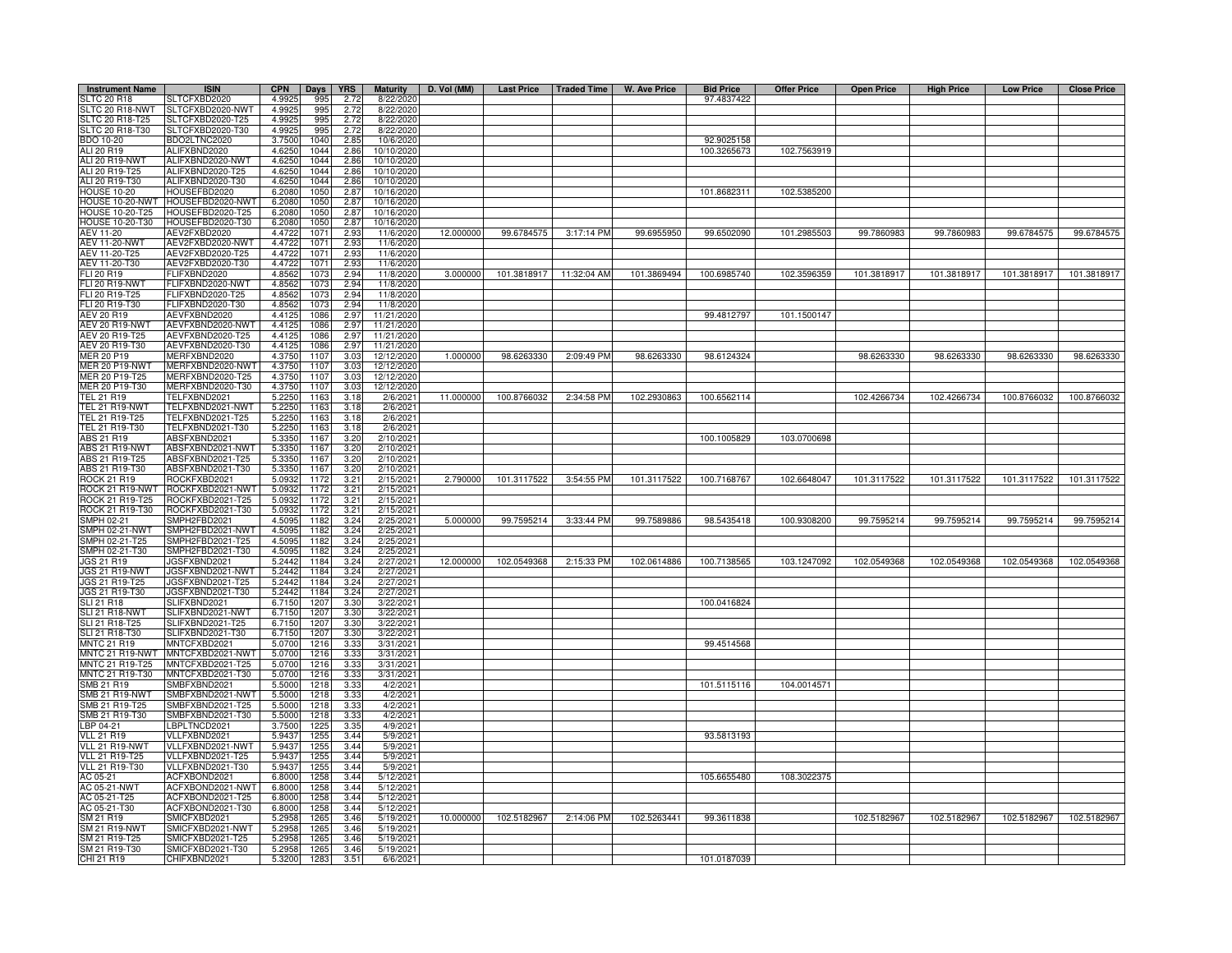| <b>Instrument Name</b>             | <b>ISIN</b>                                                            | <b>CPN</b>       | Days         | <b>YRS</b>    | <b>Maturity</b>          | D. Vol (MM) |             |                        | Last Price   Traded Time   W. Ave Price | <b>Bid Price</b> | <b>Offer Price</b> | <b>Open Price</b> | <b>High Price</b> | <b>Low Price</b> | <b>Close Price</b> |
|------------------------------------|------------------------------------------------------------------------|------------------|--------------|---------------|--------------------------|-------------|-------------|------------------------|-----------------------------------------|------------------|--------------------|-------------------|-------------------|------------------|--------------------|
| CHI 21 R19-NWT                     | CHIFXBND2021-NWT                                                       | 5.3200           | 1283         | 3.51          | 6/6/2021                 |             |             |                        |                                         |                  |                    |                   |                   |                  |                    |
| CHI 21 R19-T25                     | CHIFXBND2021-T25                                                       | 5.3200           | 1283         | 3.51          | 6/6/2021                 |             |             |                        |                                         |                  |                    |                   |                   |                  |                    |
| CHI 21 R19-T30                     | CHIFXBND2021-T30                                                       | 5.3200           | 1283         | 3.51          | 6/6/2021                 |             |             |                        |                                         |                  |                    |                   |                   |                  |                    |
| SMCGP 21 R19                       | SMCGPFBD2021                                                           | 4.3458           | 1318         | 3.61          | 7/11/2021                |             |             |                        |                                         | 96.7205455       | 99.1571486         |                   |                   |                  |                    |
|                                    | SMCGP 21 R19-NWT SMCGPFBD2021-NWT<br>SMCGP 21 R19-T25 SMCGPFBD2021-T25 | 4.3458<br>4.3458 | 1318<br>1318 | 3.61<br>3.61  | 7/11/2021<br>7/11/2021   |             |             |                        |                                         |                  |                    |                   |                   |                  |                    |
| SMCGP 21 R19-T30                   | SMCGPFBD2021-T30                                                       | 4.3458           | 1318         | 3.61          | 7/11/2021                |             |             |                        |                                         |                  |                    |                   |                   |                  |                    |
| GTCAP 21 R19                       | GTCFXBND2021                                                           | 5.1965           | 1345         | 3.68          | 8/7/2021                 |             |             |                        |                                         | 100.3205817      |                    |                   |                   |                  |                    |
| GTCAP 21 R19-NWT                   | GTCFXBND2021-NWT                                                       | 5.1965           | 1345         | 3.68          | 8/7/202                  |             |             |                        |                                         |                  |                    |                   |                   |                  |                    |
| TCAP 21 R19-T25                    | GTCFXBND2021-T25                                                       | 5.1965           | 1345         | 3.68          | 8/7/2021                 |             |             |                        |                                         |                  |                    |                   |                   |                  |                    |
| TCAP 21 R19-T30                    | GTCFXBND2021-T30                                                       | 5.1965           | 1345         | 3.68          | 8/7/2021                 |             |             |                        |                                         |                  |                    |                   |                   |                  |                    |
| MPH 21 R19                         | SMPHFXBD2021                                                           | 5.2006           | 1370         | 3.75          | 9/1/2021                 |             |             |                        |                                         | 98.9916953       |                    |                   |                   |                  |                    |
| SMPH 21 R19-NWT                    | SMPHFXBD2021-NWT                                                       | 5.2006           | 1370         | 3.75          | 9/1/2021                 |             |             |                        |                                         |                  |                    |                   |                   |                  |                    |
| SMPH 21 R19-T25                    | SMPHFXBD2021-T25                                                       | 5.2006           | 1370         | 3.75          | 9/1/2021                 |             |             |                        |                                         |                  |                    |                   |                   |                  |                    |
| SMPH 21 R19-T30                    | SMPHFXBD2021-T30                                                       | 5.2006           | 1370         | 3.75          | 9/1/2021                 |             |             |                        |                                         |                  |                    |                   |                   |                  |                    |
| CPG 21 R20<br><b>PG 21 R20-NWT</b> | CPGIFXBD2021<br>CPGIFXBD2021-NWT                                       | 6.9758<br>6.9758 | 1371<br>1371 | 3.75<br>3.75  | 9/2/2021<br>9/2/2021     |             |             |                        |                                         | 95.1549835       | 102.7429567        |                   |                   |                  |                    |
| CPG 21 R20-T25                     | CPGIFXBD2021-T25                                                       | 6.9758           | 1371         | 3.75          | 9/2/202                  |             |             |                        |                                         |                  |                    |                   |                   |                  |                    |
| PG 21 R20-T30                      | CPGIFXBD2021-T30                                                       | 6.975            | 1371         | 3.75          | 9/2/202                  |             |             |                        |                                         |                  |                    |                   |                   |                  |                    |
| AP 21 R19                          | APCFXBND2021                                                           | 5.2050           | 1379         | 3.78          | 9/10/2021                |             |             |                        |                                         | 99.8460416       |                    |                   |                   |                  |                    |
| AP 21 R19-NWT                      | APCFXBND2021-NWT                                                       | 5.2050           | 1379         | 3.78          | 9/10/2021                |             |             |                        |                                         |                  |                    |                   |                   |                  |                    |
| AP 21 R19-T25                      | APCFXBND2021-T25                                                       | 5.2050           | 1379         | 3.78          | 9/10/2021                |             |             |                        |                                         |                  |                    |                   |                   |                  |                    |
| AP 21 R19-T30                      | APCFXBND2021-T30                                                       | 5.2050           | 1379         | 3.78          | 9/10/202                 |             |             |                        |                                         |                  |                    |                   |                   |                  |                    |
| PCOR 21 R19                        | PCORFXBD2021                                                           | 4.0032           | 1426         | 3.90          | 10/27/2021               | 4.100000    | 96.3091373  | 3:29:26 PM             | 96.3809391                              | 97.3507831       | 99.6510993         | 97.5256106        | 97.5256106        | 96.3091373       | 96.3091373         |
|                                    | PCOR 21 R19-NWT PCORFXBD2021-NWT                                       | 4.0032           | 1426         | 3.90          | 10/27/2021               |             |             |                        |                                         |                  |                    |                   |                   |                  |                    |
| PCOR 21 R19-T25                    | PCORFXBD2021-T25                                                       | 4.0032           | 1426         | 3.90          | 10/27/2021               |             |             |                        |                                         |                  |                    |                   |                   |                  |                    |
| PCOR 21 R19-T30<br>MBT 11-21       | PCORFXBD2021-T30<br>MBTLTNCD2021                                       | 4.0032<br>4.2500 | 1426<br>1451 | 3.90<br>3.97  | 10/27/2021<br>11/21/2021 |             |             |                        |                                         |                  |                    |                   |                   |                  |                    |
| FLI 21 R20                         | FLIFXBND2021                                                           | 5.4000           | 1464         | 4.01          | 12/4/2021                |             |             |                        |                                         | 100.1789772      |                    |                   |                   |                  |                    |
| FLI 21 R20-NWT                     | FLIFXBND2021-NWT                                                       | 5.4000           | 1464         | 4.01          | 12/4/2021                |             |             |                        |                                         |                  |                    |                   |                   |                  |                    |
| FLI 21 R20-T25                     | FLIFXBND2021-T25                                                       | 5.4000           | 1464         | 4.01          | 12/4/2021                |             |             |                        |                                         |                  |                    |                   |                   |                  |                    |
| FLI 21 R20-T30                     | FLIFXBND2021-T30                                                       | 5.4000           | 1464         | 4.01          | 12/4/2021                |             |             |                        |                                         |                  |                    |                   |                   |                  |                    |
| RLC 02-22                          | RLCFXBND2022                                                           | 4.800            | 1545         | 4.23          | 2/23/2022                |             |             |                        |                                         | 98.8644212       | 102.2960099        |                   |                   |                  |                    |
| <b>RLC 02-22-NWT</b>               | RLCFXBND2022-NWT                                                       | 4.800            | 1545         | 4.23          | 2/23/2022                |             |             |                        |                                         |                  |                    |                   |                   |                  |                    |
| RLC 02-22-T25                      | RLCFXBND2022-T25                                                       | 4.8000           | 1545         | 4.23          | 2/23/2022                |             |             |                        |                                         |                  |                    |                   |                   |                  |                    |
| RLC 02-22-T30                      | RLCFXBND2022-T30                                                       | 4.8000           | 1545         | 4.23          | 2/23/2022                |             |             |                        |                                         |                  |                    |                   |                   |                  |                    |
| MC 22 R20<br>SMC 22 R20-NWT        | SMCFXBND2022<br>SMCFXBND2022-NWT                                       | 4.824<br>4.824   | 155<br>1551  | 4.2<br>4.25   | 3/1/202<br>3/1/2022      |             |             |                        |                                         | 93.8207828       |                    |                   |                   |                  |                    |
| MC 22 R20-T25                      | SMCFXBND2022-T25                                                       | 4.824            | 1551         | 4.25          | 3/1/2022                 |             |             |                        |                                         |                  |                    |                   |                   |                  |                    |
| SMC 22 R20-T30                     | SMCFXBND2022-T30                                                       | 4.8243           | 1551         | 4.25          | 3/1/2022                 |             |             |                        |                                         |                  |                    |                   |                   |                  |                    |
| SMB 22 R19                         | SMBFXBND2022                                                           | 6.6000           | 1583         | 4.33          | 4/2/2022                 |             |             |                        |                                         | 104.7712238      | 107.7732713        |                   |                   |                  |                    |
| MB 22 R19-NWT                      | SMBFXBND2022-NWT                                                       | 6.6000           | 1583         | 4.33          | 4/2/2022                 |             |             |                        |                                         |                  |                    |                   |                   |                  |                    |
| MB 22 R19-T25                      | SMBFXBND2022-T25                                                       | 6.600            | 1583         | 4.33          | 4/2/2022                 |             |             |                        |                                         |                  |                    |                   |                   |                  |                    |
| MB 22 R19-T30                      | SMBFXBND2022-T30                                                       | 6.600            | 1583         | $4.3^{\circ}$ | 4/2/2022                 |             |             |                        |                                         |                  |                    |                   |                   |                  |                    |
| MC 04-22 R20                       | SMC2FXBD2022                                                           | 5.192            | 1588         | 4.35          | 4/7/2022                 |             |             |                        |                                         | 99.3895161       |                    |                   |                   |                  |                    |
|                                    | MC 04-22 R20-NWTSMC2FXBD2022-NWT<br>MC 04-22 R20-T25 SMC2FXBD2022-T25  | 5.192<br>5.192   | 1588<br>1588 | 4.35<br>4.35  | 4/7/2022<br>4/7/2022     |             |             |                        |                                         |                  |                    |                   |                   |                  |                    |
|                                    | MC 04-22 R20-T30 SMC2FXBD2022-T30                                      | 5.1923           | 1588         | 4.35          | 4/7/2022                 |             |             |                        |                                         |                  |                    |                   |                   |                  |                    |
| ALI 22 R19                         | ALIFXBND2022                                                           | 6.000            | 1608         | 4.40          | 4/27/202                 |             |             |                        |                                         | 103.5055983      | 107.1664981        |                   |                   |                  |                    |
| <b>ALI 22 R19-NWT</b>              | ALIFXBND2022-NWT                                                       | 6.0000           | 1608         | 4.40          | 4/27/2022                |             |             |                        |                                         |                  |                    |                   |                   |                  |                    |
| ALI 22 R19-T25                     | ALIFXBND2022-T25                                                       | 6.0000           | 1608         | 4.40          | 4/27/202                 |             |             |                        |                                         |                  |                    |                   |                   |                  |                    |
| ALI 22 R19-T30                     | ALIFXBND2022-T30                                                       | 6.0000           | 1608         | 4.40          | 4/27/2022                |             |             |                        |                                         |                  |                    |                   |                   |                  |                    |
| ALI 22 4.5                         | ALI2FXBD2022                                                           | 4.5000           | 1610         | 4.41          | 4/29/2022                | 1.700000    | 100.9925376 | 3:17:57 PM             | 100.9925376                             | 97.8451668       | 101.1931740        | 100.9925376       | 100.9925376       | 100.9925376      | 100.9925376        |
| ALI 22 4.5-NWT                     | ALI2FXBD2022-NWT                                                       | 4.5000           | 1610         | 4.41          | 4/29/2022                |             |             |                        |                                         |                  |                    |                   |                   |                  |                    |
| ALI 22 4.5-T25                     | ALI2FXBD2022-T25<br>ALI2FXBD2022-T30                                   | 4.5000           | 1610         | 4.41          | 4/29/2022                |             |             |                        |                                         |                  |                    |                   |                   |                  |                    |
| ALI 22 4.5-T30<br>PSB 04-22        | PSBLTNCD2022                                                           | 4.5000<br>3.5000 | 1610<br>1611 | 4.41<br>4.41  | 4/29/202<br>4/30/202     |             |             |                        |                                         |                  |                    |                   |                   |                  |                    |
| CHIB 05-22                         | CHIBLTNC2022                                                           | 3.2500           | 1629         | 4.46          | 5/18/2022                | 0.050000    | 100.0004766 | 10:23:39 AM            | 100.0004221                             |                  |                    | 100.0004766       | 100.0004766       | 100.0004766      | 100.0004766        |
| <b>SLTC 22 R20</b>                 | SLTCFXBD2022                                                           | 5.5796           | 1633         | 4.47          | 5/22/202                 |             |             |                        |                                         | 101.9073156      | 104.3530730        |                   |                   |                  |                    |
| SLTC 22 R20-NWT                    | SLTCFXBD2022-NWT                                                       | 5.5796           | 1633         | 4.47          | 5/22/2022                |             |             |                        |                                         |                  |                    |                   |                   |                  |                    |
| SLTC 22 R20-T25                    | SLTCFXBD2022-T25                                                       | 5.5796           | 1633         | 4.47          | 5/22/2022                |             |             |                        |                                         |                  |                    |                   |                   |                  |                    |
| SLTC 22 R20-T30                    | SLTCFXBD2022-T30                                                       | 5.5796           | 1633         | 4.47          | 5/22/2022                |             |             |                        |                                         |                  |                    |                   |                   |                  |                    |
| PNB 06-22                          | PNBLTNCD2022                                                           | 3.2500           | 1648         | 4.51          | 6/6/2022                 |             |             |                        |                                         |                  |                    |                   |                   |                  |                    |
| <b>HOUSE 22 R20</b>                | HOUSEFBD2022                                                           | 6.1310           | 1688         | 4.62          | 7/16/2022                |             |             |                        |                                         | 93.3829051       | 102.5587172        |                   |                   |                  |                    |
|                                    | HOUSE 22 R20-NWT HOUSEFBD2022-NWT<br>HOUSE 22 R20-T25 HOUSEFBD2022-T25 | 6.1310<br>6.1310 | 1688<br>1688 | 4.62<br>4.62  | 7/16/2022<br>7/16/2022   |             |             |                        |                                         |                  |                    |                   |                   |                  |                    |
|                                    | HOUSE 22 R20-T30 HOUSEFBD2022-T30                                      | 6.1310           | 1688         | 4.62          | 7/16/2022                |             |             |                        |                                         |                  |                    |                   |                   |                  |                    |
| SM 22 R19                          | SMICFXBD2022                                                           | 6.9442           | 1688         | 4.62          | 7/16/2022                | 10.000000   | 108.5579992 | 3:32:26 PM             | 108.5759424                             | 108.5759424      | 110.0964638        | 108.5579992       | 108.5579992       | 108.5579992      | 108.5579992        |
| SM 22 R19-NWT                      | SMICFXBD2022-NWT                                                       | 6.9442           | 1688         | 4.62          | 7/16/202                 |             |             |                        |                                         |                  |                    |                   |                   |                  |                    |
| SM 22 R19-T25                      | SMICFXBD2022-T25                                                       | 6.9442           | 1688         | 4.62          | 7/16/202                 |             |             |                        |                                         |                  |                    |                   |                   |                  |                    |
| SM 22 R19-T30                      | SMICFXBD2022-T30                                                       | 6.9442           | 1688         | 4.62          | 7/16/2022                |             |             |                        |                                         |                  |                    |                   |                   |                  |                    |
| <b>AEV 22 R20</b>                  | AEVFXBND2022                                                           | 5.005            | 1709         | 4.68          | 8/6/2022                 | 10.000000   |             | 99.2995441 12:02:13 PM | 99.2982167                              | 100.2294811      |                    | 99.2995441        | 99.2995441        | 99.2995441       | 99.2995441         |
| <b>AEV 22 R20-NWT</b>              | AEVFXBND2022-NWT                                                       | 5.0056           | 1709         | 4.68          | 8/6/202                  |             |             |                        |                                         |                  |                    |                   |                   |                  |                    |
| AEV 22 R20-T25                     | AEVFXBND2022-T25                                                       | 5.005            | 1709         | 4.68          | 8/6/202                  |             |             |                        |                                         |                  |                    |                   |                   |                  |                    |
| AEV 22 R20-T30                     | AEVFXBND2022-T30                                                       | 5.0056           | 1709         | 4.68          | 8/6/2022                 |             |             |                        |                                         |                  |                    |                   |                   |                  |                    |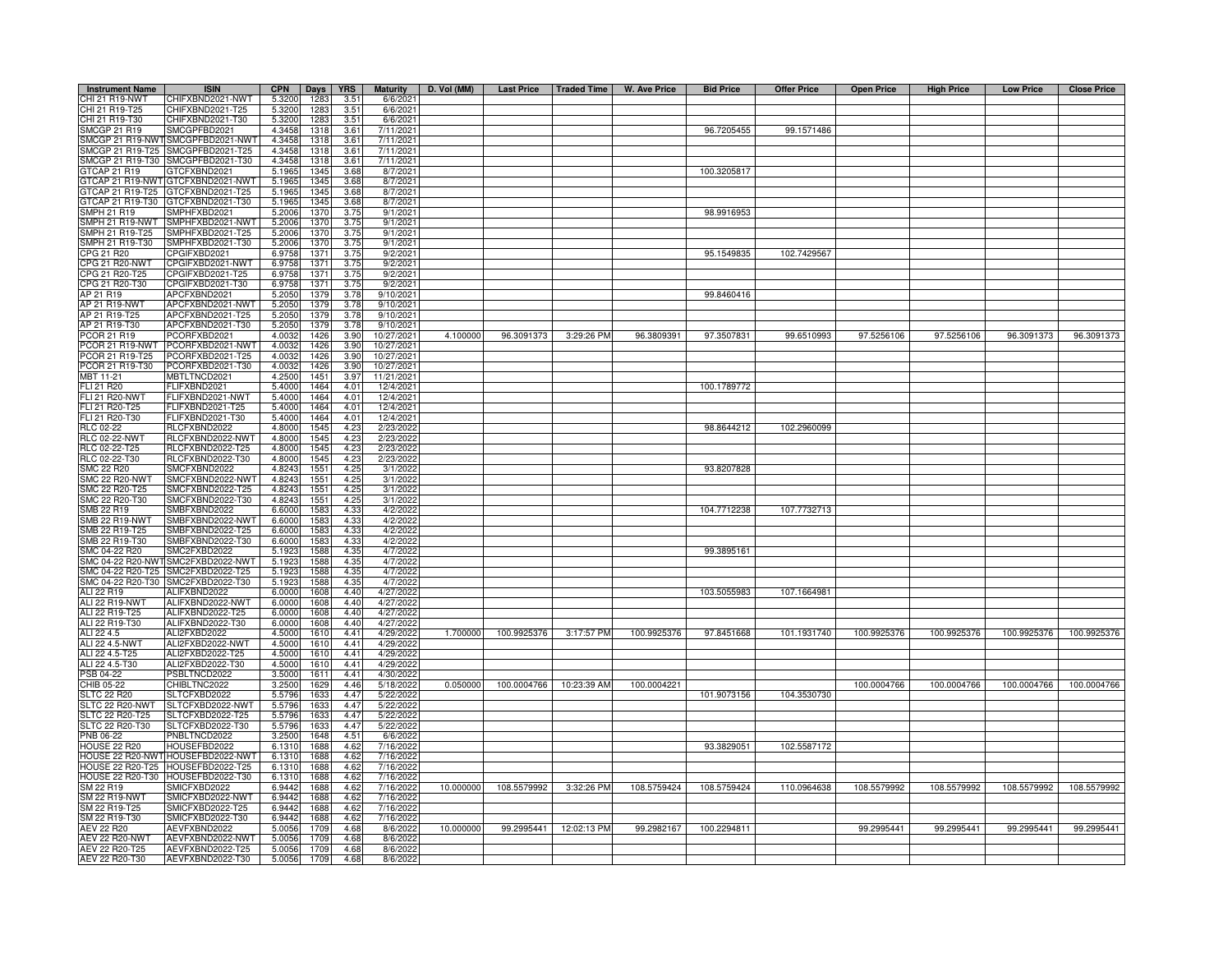| <b>Instrument Name</b>                         | <b>ISIN</b>                          | <b>CPN</b> | Days         | <b>YRS</b> | <b>Maturity</b>        | D. Vol (MM) |             |            | Last Price   Traded Time   W. Ave Price | <b>Bid Price</b> | <b>Offer Price</b> | <b>Open Price</b> | <b>High Price</b> | <b>Low Price</b> | <b>Close Price</b> |
|------------------------------------------------|--------------------------------------|------------|--------------|------------|------------------------|-------------|-------------|------------|-----------------------------------------|------------------|--------------------|-------------------|-------------------|------------------|--------------------|
| FLI 22 R20                                     | FLIFXBND2022                         | 5.3567     | 1723         | 4.72       | 8/20/2022              |             |             |            |                                         | 99.4069283       |                    |                   |                   |                  |                    |
| <b>FLI 22 R20-NWT</b>                          | FLIFXBND2022-NWT                     | 5.3567     | 1723         | 4.72       | 8/20/2022              |             |             |            |                                         |                  |                    |                   |                   |                  |                    |
| FLI 22 R20-T25                                 | -LIFXBND2022-T25                     | 5.3567     | 1723         | 4.72       | 8/20/2022              |             |             |            |                                         |                  |                    |                   |                   |                  |                    |
| FLI 22 R20-T30                                 | FLIFXBND2022-T30                     | 5.3567     | 1723         | 4.72       | 8/20/202               |             |             |            |                                         |                  |                    |                   |                   |                  |                    |
| EW 09-22                                       | EWBLTNCD2022                         | 4.0000     | 1755         | 4.80       | 9/21/202               |             |             |            |                                         |                  |                    |                   |                   |                  |                    |
| PNB 10-22                                      | PNB2LTNC2022                         | 3.7500     | 1791         | 4.90       | 10/27/202              |             |             |            |                                         |                  |                    |                   |                   |                  |                    |
| CHIB 12-22                                     | CHIB2LTN2022                         | 3.6500     | 182          | 5.00       | 12/2/202               |             |             |            |                                         |                  |                    |                   |                   |                  |                    |
| <b>RBANK 12-22</b>                             | <b>BANKLTN2022</b>                   | 4.1250     | 1841         | 5.04       | 12/16/202              |             |             |            |                                         |                  |                    |                   |                   |                  |                    |
| CPI 01-23 R20                                  | CPIFXBND2023                         | 5.0496     | 186          | 5.10       | 1/7/202                |             |             |            |                                         | 99.9963101       |                    |                   |                   |                  |                    |
| CPI 01-23 R20-NWT                              | CPIFXBND2023-NWT                     | 5.0496     | 186          | 5.10       | 1/7/202                |             |             |            |                                         |                  |                    |                   |                   |                  |                    |
| PI 01-23 R20-T25                               | PIFXBND2023-T25                      | 5.0496     | 186          | 5.10       | 1/7/202                |             |             |            |                                         |                  |                    |                   |                   |                  |                    |
| PI 01-23 R20-T30                               | CPIFXBND2023-T30                     | 5.0496     | 186          | 5.10       | 1/7/202                |             |             |            |                                         |                  |                    |                   |                   |                  |                    |
| RCB 02-23                                      | RCBLTNCD2023                         | 3.7500     | 1898         | 5.20       | 2/11/2023              |             |             |            |                                         |                  |                    |                   |                   |                  |                    |
| BDO 02-23                                      | BDOLTNCD2023                         | 3.6250     | 1905         | 5.22       | 2/18/2023              |             |             |            |                                         |                  |                    |                   |                   |                  |                    |
| GTCAP 23 R20                                   | GTCFXBND2023                         | 5.0937     | 1914         | 5.24       | 2/27/202               |             |             |            |                                         | 91.6990586       |                    |                   |                   |                  |                    |
| GTCAP 23 R20-NWT                               | GTCFXBND2023-NWT                     | 5.0937     | 1914         | 5.24       | 2/27/202               |             |             |            |                                         |                  |                    |                   |                   |                  |                    |
| GTCAP 23 R20-T25                               | GTCFXBND2023-T25                     | 5.0937     | 1914         | 5.24       | 2/27/202               |             |             |            |                                         |                  |                    |                   |                   |                  |                    |
| GTCAP 23 R20-T30                               | GTCFXBND2023-T30                     | 5.0937     | 1914         | 5.24       | 2/27/202               |             |             |            |                                         |                  |                    |                   |                   |                  |                    |
| PNB 04-23                                      | PNBLTNCD2023                         | 3.8750     | 1972         | 5.40       | 4/26/202               |             |             |            |                                         |                  |                    |                   |                   |                  |                    |
| <b>EDC 23 R19</b>                              | EDCFXBND2023                         | 4.7312     | 1979         | 5.42       | 5/3/202                |             |             |            |                                         | 89.9024351       |                    |                   |                   |                  |                    |
| EDC 23 R19-NWT                                 | EDCFXBND2023-NWT                     | 4.7312     | 1979         | 5.42       | 5/3/202                |             |             |            |                                         |                  |                    |                   |                   |                  |                    |
| EDC 23 R19-T25                                 | EDCFXBND2023-T25                     | 4.7312     | 1979         | 5.42       | 5/3/202                |             |             |            |                                         |                  |                    |                   |                   |                  |                    |
| EDC 23 R19-T30                                 | EDCFXBND2023-T30                     | 4.7312     | 1979         | 5.42       | 5/3/202                |             |             |            |                                         |                  |                    |                   |                   |                  |                    |
| <b>SECB 05-23</b>                              | <b>SECBLTNC2023</b>                  | 3.8750     | 1984         | 5.43       | 5/8/202                |             |             |            |                                         |                  |                    |                   |                   |                  |                    |
| BPI 05-23                                      | BPILTNCD2023                         | 3.7500     | 2000         | 5.48       | 5/24/202               |             |             |            |                                         |                  |                    |                   |                   |                  |                    |
| AC 23 R22                                      | ACFXBOND2023                         | 3.9200     | 2044         | 5.60       | 7/7/202                |             |             |            |                                         | 93.5816165       |                    |                   |                   |                  |                    |
| AC 23 R22-NWT                                  | ACFXBOND2023-NWT                     | 3.9200     | 2044         | 5.60       | 7/7/202                |             |             |            |                                         |                  |                    |                   |                   |                  |                    |
| AC 23 R22-T25                                  | ACFXBOND2023-T25                     | 3.9200     | 2044         | 5.60       | 7/7/202                |             |             |            |                                         |                  |                    |                   |                   |                  |                    |
| AC 23 R22-T30                                  | ACFXBOND2023-T30                     | 3.9200     | 2044         | 5.60       | 7/7/202                |             |             |            |                                         |                  |                    |                   |                   |                  |                    |
| <b>SMCGP 23 R21</b>                            | MCGPFBD2023                          | 4.7575     | 2048         | 5.61       | 7/11/202               |             |             |            |                                         | 96.4341582       |                    |                   |                   |                  |                    |
| SMCGP 23 R21-NWT                               | MCGPFBD2023-NWT                      | 4.7575     | 2048         | 5.61       | 7/11/202               |             |             |            |                                         |                  |                    |                   |                   |                  |                    |
| SMCGP 23 R21-T25                               | MCGPFBD2023-T25                      | 4.7575     | 2048         | 5.61       | 7/11/202               |             |             |            |                                         |                  |                    |                   |                   |                  |                    |
| SMCGP 23 R21-T30                               | MCGPFBD2023-T30                      | 4.7575     | 2048         | 5.61       | 7/11/202               |             |             |            |                                         |                  |                    |                   |                   |                  |                    |
| GLO 23 R20                                     | <b>LOFXBND2023</b>                   | 5.2792     | 2054         | 5.62       | 7/17/202               | 7.750000    | 100.8686863 | 3:49:58 PM | 100.8697994                             | 97.7477174       |                    | 100.8686863       | 100.8686863       | 100.8686863      | 100.8686863        |
| GLO 23 R20-NWT                                 | GLOFXBND2023-NWT                     | 5.2792     | 2054         | 5.62       | 7/17/202               |             |             |            |                                         |                  |                    |                   |                   |                  |                    |
| GLO 23 R20-T25                                 | GLOFXBND2023-T25                     | 5.2792     | 2054         | 5.62       | 7/17/202               |             |             |            |                                         |                  |                    |                   |                   |                  |                    |
| GLO 23 R20-T30                                 | GLOFXBND2023-T30                     | 5.279      | 2054         | 5.62       | 7/17/202               |             |             |            |                                         |                  |                    |                   |                   |                  |                    |
| MBT 09-23                                      | MBTLTNCD2023                         | 3.5000     | 2118         | 5.80       | 9/19/202               |             |             |            |                                         |                  |                    |                   |                   |                  |                    |
| ALI 23 R22                                     | ALIFXBND2023                         | 3.891      | 2136         | 5.85       | 10/7/202               |             |             |            |                                         | 93.2275376       |                    |                   |                   |                  |                    |
| ALI 23 R22-NWT                                 | ALIFXBND2023-NWT                     | 3.8915     | 2136         | 5.85       | 10/7/2023              |             |             |            |                                         |                  |                    |                   |                   |                  |                    |
| ALI 23 R22-T25                                 | ALIFXBND2023-T25                     | 3.8915     | 2136         | 5.85       | 10/7/2023              |             |             |            |                                         |                  |                    |                   |                   |                  |                    |
| ALI 23 R22-T30                                 | ALIFXBND2023-T30                     | 3.8915     | 2136         | 5.85       | 10/7/202               |             |             |            |                                         |                  |                    |                   |                   |                  |                    |
| <b>COR 23 R21</b>                              | PCORFXBD2023                         | 4.5219     | 2156         | 5.90       | 10/27/202              |             |             |            |                                         | 86.1105528       |                    |                   |                   |                  |                    |
| <b>PCOR 23 R21-NWT</b>                         | CORFXBD2023-NWT                      | 4.5219     | 2156         | 5.90       | 10/27/202              |             |             |            |                                         |                  |                    |                   |                   |                  |                    |
| COR 23 R21-T25                                 | PCORFXBD2023-T25                     | 4.5219     | 2156         | 5.90       | 10/27/202              |             |             |            |                                         |                  |                    |                   |                   |                  |                    |
| COR 23 R21-T30                                 | CORFXBD2023-T30                      | 4.5219     | 2156         | 5.90       | 10/27/202              |             |             |            |                                         |                  |                    |                   |                   |                  |                    |
| FLI 23 R20                                     | <b>ELIFXBND2023</b>                  | 5.4333     | 2168         | 5.94       | 11/8/202               |             |             |            |                                         | 99.1612520       |                    |                   |                   |                  |                    |
| <b>FLI 23 R20-NWT</b>                          | -LIFXBND2023-NWT                     | 5.4333     | 2168         | 5.94       | 11/8/202               |             |             |            |                                         |                  |                    |                   |                   |                  |                    |
| FLI 23 R20-T25                                 | -LIFXBND2023-T25                     | 5.4333     | 2168         | 5.94       | 11/8/202               |             |             |            |                                         |                  |                    |                   |                   |                  |                    |
| FLI 23 R20-T30                                 | -LIFXBND2023-T30                     | 5.4333     | 2168         | 5.94       | 11/8/202               |             |             |            |                                         |                  |                    |                   |                   |                  |                    |
| AEV 23 R20                                     | AEVFXBND2023                         | 4.6188     | 2181         | 5.97       | 11/21/202              |             |             |            |                                         | 95.5393248       |                    |                   |                   |                  |                    |
| AEV 23 R20-NWT                                 | AEVFXBND2023-NWT                     | 4.6188     | 2181         | 5.97       | 11/21/202              |             |             |            |                                         |                  |                    |                   |                   |                  |                    |
| AEV 23 R20-T25                                 | AEVFXBND2023-T25                     | 4.6188     | 2181         | 5.97       | 11/21/2023             |             |             |            |                                         |                  |                    |                   |                   |                  |                    |
| AEV 23 R20-T30                                 | AEVFXBND2023-T30                     | 4.6188     | 2181         | 5.97       | 11/21/202              |             |             |            |                                         |                  |                    |                   |                   |                  |                    |
| SM 23 R21                                      | MICFXBD2023                          | 5.1590     | 2199         | 6.02       | 12/9/202               |             |             |            |                                         | 99.5338979       |                    |                   |                   |                  |                    |
| SM 23 R21-NWT                                  | MICFXBD2023-NWT                      | 5.1590     | 2199         | 6.02       | 12/9/202               |             |             |            |                                         |                  |                    |                   |                   |                  |                    |
| SM 23 R21-T25                                  | MICFXBD2023-T25                      | 5.1590     | 2199         | 6.02       | 12/9/202               |             |             |            |                                         |                  |                    |                   |                   |                  |                    |
| SM 23 R21-T30                                  | MICFXBD2023-T30                      | 5.1590     | 2199         | 6.02       | 12/9/202               |             |             |            |                                         |                  |                    |                   |                   |                  |                    |
| FDC 24 R21                                     | FDCFXBND2024                         | 6.1458     | 2245         | 6.15       | 1/24/2024              |             |             |            |                                         | 103.0826442      |                    |                   |                   |                  |                    |
| <b>FDC 24 R21-NWT</b>                          | FDCFXBND2024-NWT                     | 6.1458     | 2245         | 6.15       | 1/24/2024              |             |             |            |                                         |                  |                    |                   |                   |                  |                    |
| FDC 24 R21-T25                                 | FDCFXBND2024-T25                     | 6.1458     | 2245         | 6.15       | 1/24/2024              |             |             |            |                                         |                  |                    |                   |                   |                  |                    |
| FDC 24 R21-T30                                 | DCFXBND2024-T30                      | 6.1458     | 2245         | 6.15       | 1/24/2024              |             |             |            |                                         |                  |                    |                   |                   |                  |                    |
| ALI 24 R20                                     | ALIFXBND2024                         | 5.0000     | 2251         | 6.16       | 1/30/2024              | 1.000000    | 100.9169601 | 3:22:05 PM | 100.9169601                             | 99.4698020       | 102.6593796        | 100.9169601       | 100.9169601       | 100.9169601      | 100.9169601        |
| ALI 24 R20-NWT                                 | ALIFXBND2024-NWT                     | 5.0000     | 2251         | 6.16       | 1/30/2024              |             |             |            |                                         |                  |                    |                   |                   |                  |                    |
| ALI 24 R20-T25                                 | ALIFXBND2024-T25                     | 5.0000     | 2251         | 6.16       | 1/30/2024              |             |             |            |                                         |                  |                    |                   |                   |                  |                    |
| ALI 24 R20-T30                                 | ALIFXBND2024-T30                     | 5.0000     | 2251         | 6.16       | 1/30/2024              |             |             |            |                                         |                  |                    |                   |                   |                  |                    |
| <b>TEL 24 R21</b>                              | TELFXBND2024                         | 5.2813     | 2258         | 6.18       | 2/6/2024               |             |             |            |                                         | 100.1625661      |                    |                   |                   |                  |                    |
| <b>TEL 24 R21-NWT</b>                          | TELFXBND2024-NWT                     | 5.2813     | 2258         | 6.18       | 2/6/2024               |             |             |            |                                         |                  |                    |                   |                   |                  |                    |
| TEL 24 R21-T25                                 | TELFXBND2024-T25                     | 5.2813     | 2258         | 6.18       | 2/6/2024               |             |             |            |                                         |                  |                    |                   |                   |                  |                    |
| TEL 24 R21-T30                                 | TELFXBND2024-T30                     | 5.2813     | 2258         | 6.18       | 2/6/2024               |             |             |            |                                         |                  |                    |                   |                   |                  |                    |
| <b>JGS 24 R20</b>                              | JGSFXBND2024                         | 5.3000     | 2279         | 6.24       | 2/27/2024              |             |             |            |                                         | 99.4674451       |                    |                   |                   |                  |                    |
| <b>JGS 24 R20-NWT</b><br><b>JGS 24 R20-T25</b> | JGSFXBND2024-NWT<br>JGSFXBND2024-T25 | 5.3000     | 2279<br>2279 | 6.24       | 2/27/2024<br>2/27/2024 |             |             |            |                                         |                  |                    |                   |                   |                  |                    |
|                                                |                                      | 5.3000     |              | 6.24       |                        |             |             |            |                                         |                  |                    |                   |                   |                  |                    |
| JGS 24 R20-T30                                 | JGSFXBND2024-T30                     | 5.3000     | 2279         | 6.24       | 2/27/202               |             |             |            |                                         |                  |                    |                   |                   |                  |                    |
| <b>SMC 24 R22</b>                              | SMCFXBND2024                         | 5.2840     | 2282         | 6.25       | 3/1/2024               |             |             |            |                                         | 95.0336873       |                    |                   |                   |                  |                    |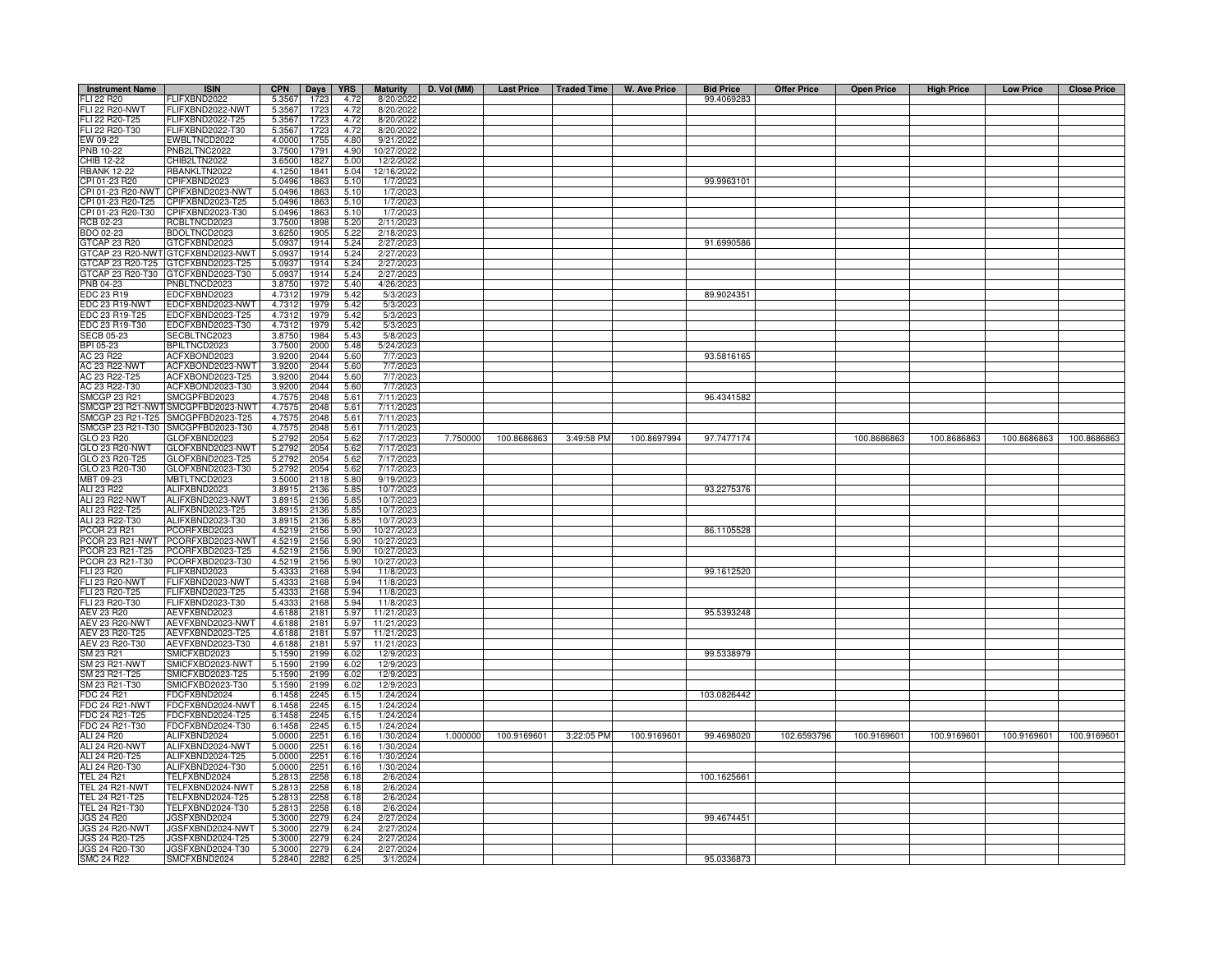| <b>Instrument Name</b>            | <b>ISIN</b>                          | <b>CPN</b>       | Days         | <b>YRS</b>   | <b>Maturity</b>        | D. Vol (MM) |             |            | Last Price   Traded Time   W. Ave Price | <b>Bid Price</b> | <b>Offer Price</b> | <b>Open Price</b> | <b>High Price</b> | <b>Low Price</b> | <b>Close Price</b> |
|-----------------------------------|--------------------------------------|------------------|--------------|--------------|------------------------|-------------|-------------|------------|-----------------------------------------|------------------|--------------------|-------------------|-------------------|------------------|--------------------|
| SMC 24 R22-NWT                    | SMCFXBND2024-NWT                     | 5.2840           | 2282         | 6.25         | 3/1/2024               |             |             |            |                                         |                  |                    |                   |                   |                  |                    |
| SMC 24 R22-T25                    | SMCFXBND2024-T25                     | 5.2840           | 2282         | 6.25         | 3/1/2024               |             |             |            |                                         |                  |                    |                   |                   |                  |                    |
| SMC 24 R22-T30                    | SMCFXBND2024-T30                     | 5.2840           | 2282         | 6.25         | 3/1/2024               |             |             |            |                                         |                  |                    |                   |                   |                  |                    |
| STIESG 24 R22                     | STIGFXBD2024                         | 5.8085           | 2304         | 6.31         | 3/23/2024              |             |             |            |                                         | 101.9017942      |                    |                   |                   |                  |                    |
|                                   | STIESG 24 R22-NWT STIGFXBD2024-NWT   | 5.8085           | 2304         | 6.31         | 3/23/2024              |             |             |            |                                         |                  |                    |                   |                   |                  |                    |
|                                   | STIESG 24 R22-T25 STIGFXBD2024-T25   | 5.8085           | 2304         | 6.31         | 3/23/2024              |             |             |            |                                         |                  |                    |                   |                   |                  |                    |
| STIESG 24 R22-T30                 | STIGFXBD2024-T30                     | 5.808            | 2304         | 6.31         | 3/23/2024              |             |             |            |                                         |                  |                    |                   |                   |                  |                    |
| MEG 24 R22                        | <b>JEGFXBND2024</b>                  | 5.3535           | 2309         | 6.32         | 3/28/2024              |             |             |            |                                         | 101.3482363      |                    |                   |                   |                  |                    |
| <b>MEG 24 R22-NWT</b>             | MEGFXBND2024-NWT                     | 5.353            | 2309         | 6.32         | 3/28/2024              |             |             |            |                                         |                  |                    |                   |                   |                  |                    |
| MEG 24 R22-T25                    | MEGFXBND2024-T25                     | 5.353            | 2309         | 6.32         | 3/28/2024              |             |             |            |                                         |                  |                    |                   |                   |                  |                    |
| MEG 24 R22-T30                    | MEGFXBND2024-T30                     | 5.3535           | 2309         | 6.32         | 3/28/2024              |             |             |            |                                         |                  |                    |                   |                   |                  |                    |
| <b>MNTC 24 R21</b>                | MNTCFXBD2024                         | 5.5000           | 2312         | 6.33         | 3/31/2024              |             |             |            |                                         | 99.4679880       |                    |                   |                   |                  |                    |
| <b>MNTC 24 R21-NWT</b>            | MNTCFXBD2024-NWT                     | 5.5000           | 2312         | 6.33         | 3/31/2024              |             |             |            |                                         |                  |                    |                   |                   |                  |                    |
| MNTC 24 R21-T25                   | MNTCFXBD2024-T25                     | 5.5000           | 2312         | 6.33         | 3/31/2024              |             |             |            |                                         |                  |                    |                   |                   |                  |                    |
| MNTC 24 R21-T30                   | MNTCFXBD2024-T30                     | 5.5000           | 2312         | 6.33         | 3/31/2024              |             |             |            |                                         |                  |                    |                   |                   |                  |                    |
| SMB 24 R21                        | SMBFXBND2024                         | 6.0000           | 2314         | 6.34         | 4/2/2024               |             |             |            |                                         | 92.5315446       |                    |                   |                   |                  |                    |
| SMB 24 R21-NWT                    | SMBFXBND2024-NWT                     | 6.0000           | 2314         | 6.34         | 4/2/2024               |             |             |            |                                         |                  |                    |                   |                   |                  |                    |
| SMB 24 R21-T25<br>MB 24 R21-T30   | SMBFXBND2024-T25                     | 6.0000           | 2314         | 6.34         | 4/2/2024               |             |             |            |                                         |                  |                    |                   |                   |                  |                    |
| SMPH 05-24 R22                    | SMBFXBND2024-T30<br>SMPH2FBD2024     | 6.000            | 2314         | 6.34         | 4/2/2024               |             |             |            |                                         |                  |                    |                   |                   |                  |                    |
| MPH 05-24 R22-NV                  | SMPH2FBD2024-NWT                     | 5.168<br>5.168   | 2360         | 6.46<br>6.46 | 5/18/2024<br>5/18/2024 |             |             |            |                                         | 99.5548029       |                    |                   |                   |                  |                    |
| SMPH 05-24 R22-T25                | SMPH2FBD2024-T25                     | 5.1683           | 2360         | 6.46         | 5/18/2024              |             |             |            |                                         |                  |                    |                   |                   |                  |                    |
|                                   | MPH 05-24 R22-T30SMPH2FBD2024-T30    | 5.1683           | 2360<br>2360 | 6.46         | 5/18/2024              |             |             |            |                                         |                  |                    |                   |                   |                  |                    |
| SM 24 R21                         | SMICFXBD2024                         | 5.6125           | 2361         | 6.46         | 5/19/2024              |             |             |            |                                         | 99.2636317       |                    |                   |                   |                  |                    |
| SM 24 R21-NWT                     | SMICFXBD2024-NWT                     | 5.6125           | 2361         | 6.46         | 5/19/2024              |             |             |            |                                         |                  |                    |                   |                   |                  |                    |
| SM 24 R21-T25                     | SMICFXBD2024-T25                     | 5.6125           | 2361         | 6.46         | 5/19/2024              |             |             |            |                                         |                  |                    |                   |                   |                  |                    |
| SM 24 R21-T30                     | SMICFXBD2024-T30                     | 5.6125           | 2361         | 6.46         | 5/19/2024              |             |             |            |                                         |                  |                    |                   |                   |                  |                    |
| MBT 07-24                         | MBTLTNCD2024                         | 3.8750           | 2423         | 6.63         | 7/20/2024              |             |             |            |                                         |                  |                    |                   |                   |                  |                    |
| DD 24 R22                         | DDFXBOND2024                         | 6.095            | 2424         | 6.64         | 7/21/2024              |             |             |            |                                         | 97.8283171       | 101.6972768        |                   |                   |                  |                    |
| <b>DD 24 R22-NWT</b>              | DDFXBOND2024-NWT                     | 6.095            | 2424         | 6.64         | 7/21/2024              |             |             |            |                                         |                  |                    |                   |                   |                  |                    |
| DD 24 R22-T25                     | DDFXBOND2024-T25                     | 6.095            | 2424         | 6.64         | 7/21/2024              |             |             |            |                                         |                  |                    |                   |                   |                  |                    |
| DD 24 R22-T30                     | DDFXBOND2024-T30                     | 6.095            | 2424         | 6.64         | 7/21/2024              |             |             |            |                                         |                  |                    |                   |                   |                  |                    |
| GTCAP 24 R21                      | GTCFXBND2024                         | 5.6250           | 2441         | 6.68         | 8/7/2024               |             |             |            |                                         | 90.2122263       |                    |                   |                   |                  |                    |
|                                   | GTCAP 24 R21-NWT GTCFXBND2024-NWT    | 5.6250           | 2441         | 6.68         | 8/7/2024               |             |             |            |                                         |                  |                    |                   |                   |                  |                    |
| GTCAP 24 R21-T25                  | GTCFXBND2024-T25                     | 5.6250           | 2441         | 6.68         | 8/7/2024               |             |             |            |                                         |                  |                    |                   |                   |                  |                    |
| GTCAP 24 R21-T30                  | GTCFXBND2024-T30                     | 5.6250           | 2441         | 6.68         | 8/7/2024               |             |             |            |                                         |                  |                    |                   |                   |                  |                    |
| <b>VLL 24 R23</b>                 | VLLFXBND2024                         | 5.751            | 2442         | 6.69         | 8/8/2024               |             |             |            |                                         | 99.4545415       |                    |                   |                   |                  |                    |
| VLL 24 R23-NWT                    | VLLFXBND2024-NWT                     | 5.7512           | 2442         | 6.69         | 8/8/2024               |             |             |            |                                         |                  |                    |                   |                   |                  |                    |
| <b>VLL 24 R23-T25</b>             | VLLFXBND2024-T25                     | 5.7512           | 2442         | 6.69         | 8/8/2024               |             |             |            |                                         |                  |                    |                   |                   |                  |                    |
| VLL 24 R23-T30                    | VLLFXBND2024-T30                     | 5.7512           | 2442         | 6.69         | 8/8/2024               |             |             |            |                                         |                  |                    |                   |                   |                  |                    |
| <b>SMPH 24 R21</b>                | SMPHFXBD2024                         | 5.7417           | 2466         | 6.75         | 9/1/2024               | 2.000000    | 104.8055754 | 2:46:34 PM | 104.8126387                             | 99.9538382       |                    | 104.8055754       | 104.8055754       | 104.8055754      | 104.8055754        |
| SMPH 24 R21-NWT                   | SMPHFXBD2024-NWT                     | 5.7417           | 2466         | 6.75         | 9/1/2024               |             |             |            |                                         |                  |                    |                   |                   |                  |                    |
| MPH 24 R21-T25                    | SMPHFXBD2024-T25                     | 5.741            | 2466         | 6.75         | 9/1/2024               |             |             |            |                                         |                  |                    |                   |                   |                  |                    |
| MPH 24 R21-T30                    | SMPHFXBD2024-T30                     | 5.741            | 2466         | 6.75         | 9/1/2024               |             |             |            |                                         |                  |                    |                   |                   |                  |                    |
| <b>LI 24 R21</b>                  | FLIFXBND2024                         | 5.638            | 2560         | 7.01         | 12/4/2024              |             |             |            |                                         | 99.3634745       |                    |                   |                   |                  |                    |
| <b>FLI 24 R21-NWT</b>             | FLIFXBND2024-NWT                     | 5.638            | 2560         | 7.01         | 12/4/2024              |             |             |            |                                         |                  |                    |                   |                   |                  |                    |
| FLI 24 R21-T25                    | FLIFXBND2024-T25                     | 5.638            | 2560         | 7.01         | 12/4/2024              |             |             |            |                                         |                  |                    |                   |                   |                  |                    |
| FLI 24 R21-T30                    | FLIFXBND2024-T30                     | 5.6389           | 2560         | 7.01         | 12/4/2024              |             |             |            |                                         |                  |                    |                   |                   |                  |                    |
| AC 25 R23<br><b>AC 25 R23-NWT</b> | ACFXBOND2025                         | 4.8200           | 2628         | 7.20         | 2/10/202               |             |             |            |                                         | 92.4533085       |                    |                   |                   |                  |                    |
| AC 25 R23-T25                     | ACFXBOND2025-NWT<br>ACFXBOND2025-T25 | 4.8200<br>4.8200 | 2628         | 7.20<br>7.20 | 2/10/202<br>2/10/202   |             |             |            |                                         |                  |                    |                   |                   |                  |                    |
| AC 25 R23-T30                     | ACFXBOND2025-T30                     | 4.8200           | 2628<br>2628 | 7.20         | 2/10/202               |             |             |            |                                         |                  |                    |                   |                   |                  |                    |
| RLC 02-25                         | RLCFXBND2025                         | 4.9344           | 2641         | 7.23         | 2/23/202               |             |             |            |                                         | 93.8153577       |                    |                   |                   |                  |                    |
| <b>RLC 02-25-NWT</b>              | RLCFXBND2025-NWT                     | 4.9344           | 2641         | 7.23         | 2/23/202               |             |             |            |                                         |                  |                    |                   |                   |                  |                    |
| RLC 02-25-T25                     | RLCFXBND2025-T25                     | 4.9344           | 2641         | 7.23         | 2/23/202               |             |             |            |                                         |                  |                    |                   |                   |                  |                    |
| RLC 02-25-T30                     | RLCFXBND2025-T30                     | 4.9344           | 2641         | 7.23         | 2/23/202               |             |             |            |                                         |                  |                    |                   |                   |                  |                    |
| ALI 25 R21                        | ALIFXBND2025                         | 5.6250           | 2702         | 7.40         | 4/25/202               |             |             |            |                                         | 99.2488072       |                    |                   |                   |                  |                    |
| ALI 25 R21-NWT                    | ALIFXBND2025-NWT                     | 5.6250           | 2702         | 7.40         | 4/25/202               |             |             |            |                                         |                  |                    |                   |                   |                  |                    |
| ALI 25 R21-T25                    | ALIFXBND2025-T25                     | 5.6250           | 2702         | 7.40         | 4/25/202               |             |             |            |                                         |                  |                    |                   |                   |                  |                    |
| ALI 25 R21-T30                    | ALIFXBND2025-T30                     | 5.6250           | 2702         | 7.40         | 4/25/202               |             |             |            |                                         |                  |                    |                   |                   |                  |                    |
| <b>SLTC 25 R22</b>                | SLTCFXBD2025                         | 6.4872           | 2729         | 7.47         | 5/22/202               |             |             |            |                                         | 97.0338698       | 106.0161982        |                   |                   |                  |                    |
| SLTC 25 R22-NWT                   | SLTCFXBD2025-NWT                     | 6.4872           | 2729         | 7.47         | 5/22/202               |             |             |            |                                         |                  |                    |                   |                   |                  |                    |
| SLTC 25 R22-T25                   | SLTCFXBD2025-T25                     | 6.4872           | 2729         | 7.47         | 5/22/2025              |             |             |            |                                         |                  |                    |                   |                   |                  |                    |
| SLTC 25 R22-T30                   | SLTCFXBD2025-T30                     | 6.4872           | 2729         | 7.47         | 5/22/202               |             |             |            |                                         |                  |                    |                   |                   |                  |                    |
| <b>HOUSE 25 R22</b>               | HOUSEFBD2025                         | 6.8666           | 2784         | 7.62         | 7/16/2025              |             |             |            |                                         | 92.3574897       |                    |                   |                   |                  |                    |
|                                   | HOUSE 25 R22-NWT HOUSEFBD2025-NWT    | 6.8666           | 2784         | 7.62         | 7/16/2025              |             |             |            |                                         |                  |                    |                   |                   |                  |                    |
|                                   | HOUSE 25 R22-T25 HOUSEFBD2025-T25    | 6.8666           | 2784         | 7.62         | 7/16/2025              |             |             |            |                                         |                  |                    |                   |                   |                  |                    |
|                                   | HOUSE 25 R22-T30 HOUSEFBD2025-T30    | 6.8666           | 2784         | 7.62         | 7/16/202               |             |             |            |                                         |                  |                    |                   |                   |                  |                    |
| FLI 25 R22                        | FLIFXBND2025                         | 5.7139           | 2819         | 7.72         | 8/20/202               |             |             |            |                                         | 101.3370132      |                    |                   |                   |                  |                    |
| <b>FLI 25 R22-NWT</b>             | FLIFXBND2025-NWT                     | 5.7139           | 2819         | 7.72         | 8/20/202               |             |             |            |                                         |                  |                    |                   |                   |                  |                    |
| FLI 25 R22-T25                    | FLIFXBND2025-T25                     | 5.7139           | 2819         | 7.72         | 8/20/202               |             |             |            |                                         |                  |                    |                   |                   |                  |                    |
| FLI 25 R22-T30                    | FLIFXBND2025-T30                     | 5.713            | 2819         | 7.72         | 8/20/202               |             |             |            |                                         |                  |                    |                   |                   |                  |                    |
| ALI 25 R22                        | ALI2FXBD2025                         | 4.750            | 2885         | 7.90         | 10/25/202              |             |             |            |                                         | 96.0146431       | 101.6425046        |                   |                   |                  |                    |
| <b>ALI 25 R22-NWT</b>             | ALI2FXBD2025-NWT                     | 4.750            | 2885         | 7.90         | 10/25/202              |             |             |            |                                         |                  |                    |                   |                   |                  |                    |
| ALI 25 R22-T25                    | ALI2FXBD2025-T25                     | 4.7500           | 2885         | 7.90         | 10/25/202              |             |             |            |                                         |                  |                    |                   |                   |                  |                    |